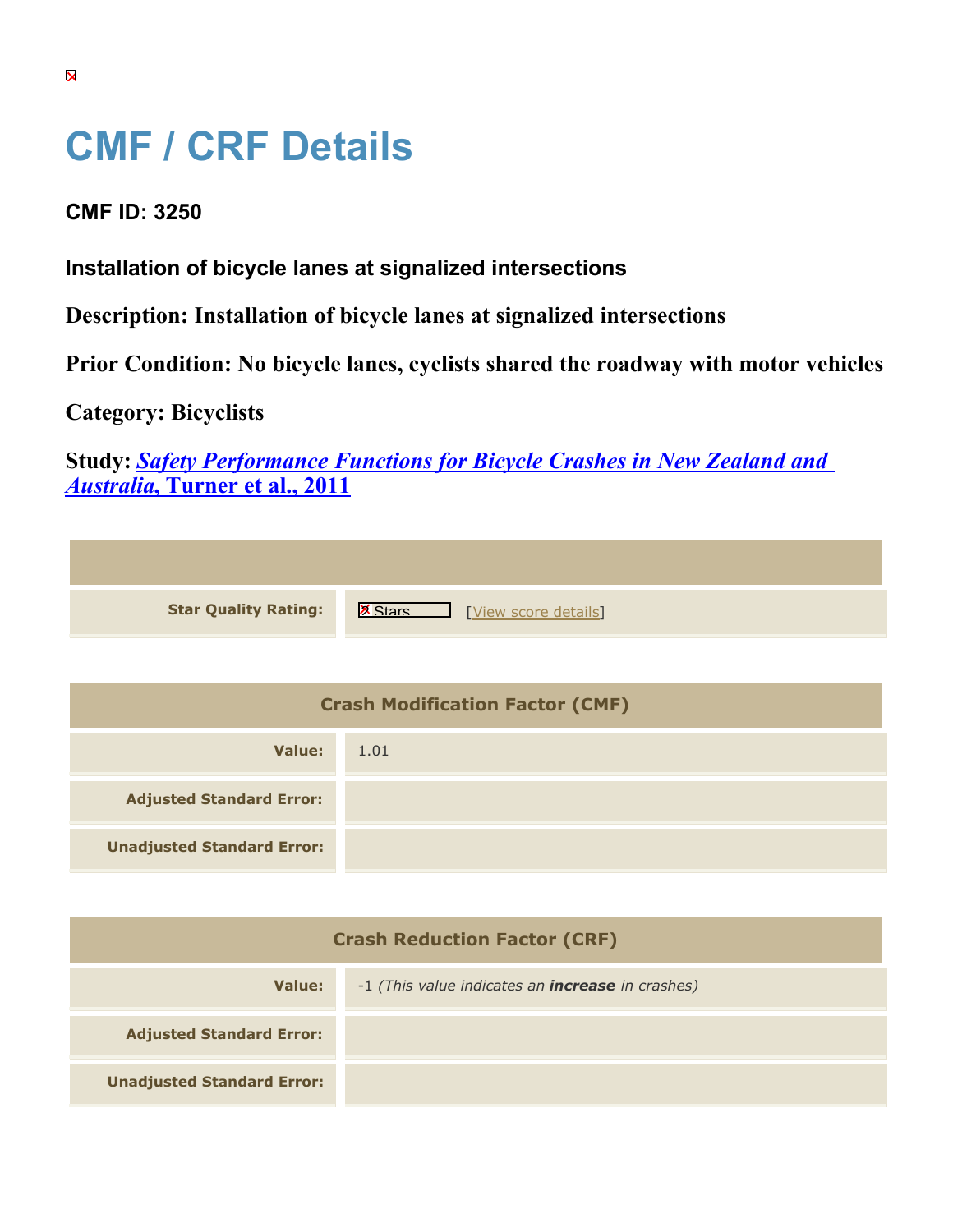| <b>Applicability</b>                    |                                           |
|-----------------------------------------|-------------------------------------------|
| <b>Crash Type:</b>                      | Vehicle/bicycle                           |
| <b>Crash Severity:</b>                  | All                                       |
| <b>Roadway Types:</b>                   | All                                       |
| <b>Number of Lanes:</b>                 |                                           |
| <b>Road Division Type:</b>              | All                                       |
| <b>Speed Limit:</b>                     |                                           |
| <b>Area Type:</b>                       | Urban and suburban                        |
| <b>Traffic Volume:</b>                  |                                           |
| <b>Time of Day:</b>                     | All                                       |
| If countermeasure is intersection-based |                                           |
| <b>Intersection Type:</b>               | Roadway/roadway (not interchange related) |
| <b>Intersection Geometry:</b>           | 4-leg                                     |
| <b>Traffic Control:</b>                 | Signalized                                |

| <b>Development Details</b>       |                        |
|----------------------------------|------------------------|
| <b>Date Range of Data Used:</b>  |                        |
| <b>Municipality:</b>             | Adelaide, Christchurch |
| State:                           |                        |
| <b>Country:</b>                  | New Zealand            |
| <b>Type of Methodology Used:</b> | 2                      |

**Major Road Traffic Volume:**

**Minor Road Traffic Volume:**